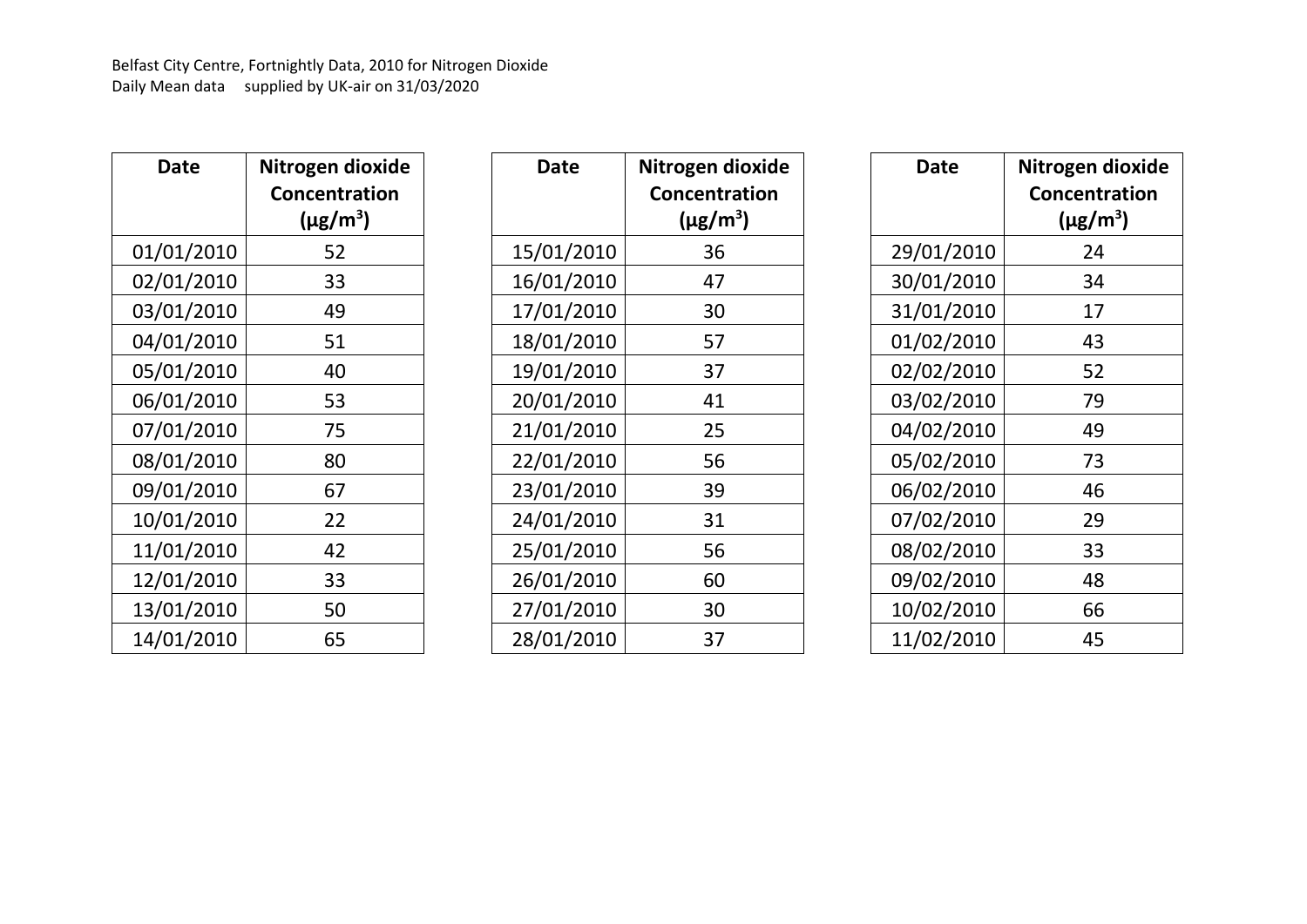| Date       | Nitrogen dioxide<br>Concentration |
|------------|-----------------------------------|
|            | $(\mu$ g/m3)                      |
| 12/02/2010 | 58                                |
| 13/02/2010 | 52                                |
| 14/02/2010 | 29                                |
| 15/02/2010 | 43                                |
| 16/02/2010 | 56                                |
| 17/02/2010 | 84                                |
| 18/02/2010 | 82                                |
| 19/02/2010 | 44                                |
| 20/02/2010 | 48                                |
| 21/02/2010 | 61                                |
| 22/02/2010 | 63                                |
| 23/02/2010 | 45                                |
| 24/02/2010 | 39                                |
| 25/02/2010 | 58                                |

| Date              | Nitrogen dioxide          |
|-------------------|---------------------------|
|                   | <b>Concentration</b>      |
|                   | $(\mu$ g/m <sup>3</sup> ) |
| 26/02/2010        | 54                        |
| <b>27/02/2010</b> | 34                        |
| 28/02/2010        | 35                        |
| 01/03/2010        | 56                        |
| 02/03/2010        | No data                   |
| 03/03/2010        | No data                   |
| 04/03/2010        | No data                   |
| 05/03/2010        | 46                        |
| 06/03/2010        | 35                        |
| 07/03/2010        | 28                        |
| 08/03/2010        | 80                        |
| 09/03/2010        | 78                        |
| <b>10/03/2010</b> | 85                        |
| 11/03/2010        | 62                        |

| Date       | Nitrogen dioxide          |
|------------|---------------------------|
|            | Concentration             |
|            | $(\mu$ g/m <sup>3</sup> ) |
| 12/03/2010 | 27                        |
| 13/03/2010 | 20                        |
| 14/03/2010 | 14                        |
| 15/03/2010 | 31                        |
| 16/03/2010 | 47                        |
| 17/03/2010 | 44                        |
| 18/03/2010 | 33                        |
| 19/03/2010 | 37                        |
| 20/03/2010 | 22                        |
| 21/03/2010 | 28                        |
| 22/03/2010 | 37                        |
| 23/03/2010 | 38                        |
| 24/03/2010 | 46                        |
| 25/03/2010 | 54                        |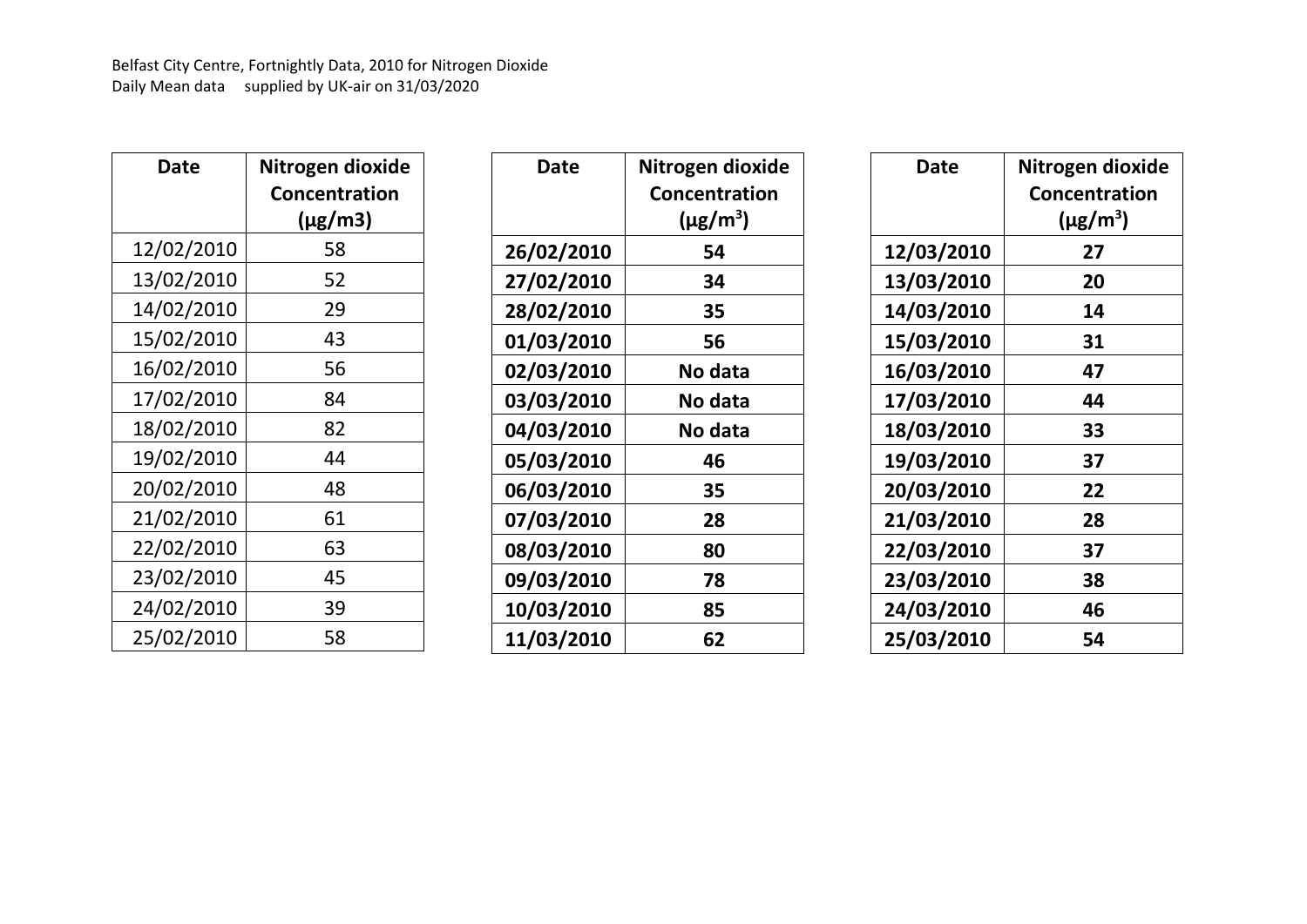| Date       | Nitrogen dioxide          |
|------------|---------------------------|
|            | Concentration             |
|            | $(\mu$ g/m <sup>3</sup> ) |
| 26/03/2010 | 43                        |
| 27/03/2010 | No data                   |
| 28/03/2010 | No data                   |
| 29/03/2010 | No data                   |
| 30/03/2010 | 36                        |
| 31/03/2010 | 17                        |
| 01/04/2010 | 47                        |
| 02/04/2010 | 51                        |
| 03/04/2010 | 34                        |
| 04/04/2010 | 11                        |
| 05/04/2010 | 16                        |
| 06/04/2010 | 19                        |
| 07/04/2010 | 30                        |
| 08/04/2010 | 34                        |

| Date              | Nitrogen dioxide          |
|-------------------|---------------------------|
|                   | <b>Concentration</b>      |
|                   | $(\mu$ g/m <sup>3</sup> ) |
| 09/04/2010        | 46                        |
| <b>10/04/2010</b> | 45                        |
| <b>11/04/2010</b> | 72                        |
| <b>12/04/2010</b> | 51                        |
| 13/04/2010        | 38                        |
| <b>14/04/2010</b> | 31                        |
| <b>15/04/2010</b> | 47                        |
| <b>16/04/2010</b> | 46                        |
| 17/04/2010        | 36                        |
| <b>18/04/2010</b> | 22                        |
| <b>19/04/2010</b> | 25                        |
| 20/04/2010        | 20                        |
| 21/04/2010        | 35                        |
| 22/04/2010        | 55                        |

| Date       | Nitrogen dioxide          |
|------------|---------------------------|
|            | <b>Concentration</b>      |
|            | $(\mu$ g/m <sup>3</sup> ) |
| 23/04/2010 | 46                        |
| 24/04/2010 | 31                        |
| 25/04/2010 | 16                        |
| 26/04/2010 | 41                        |
| 27/04/2010 | 37                        |
| 28/04/2010 | 33                        |
| 29/04/2010 | 29                        |
| 30/04/2010 | 34                        |
| 01/05/2010 | 28                        |
| 02/05/2010 | 16                        |
| 03/05/2010 | 16                        |
| 04/05/2010 | 19                        |
| 05/05/2010 | No data                   |
| 06/05/2010 | 27                        |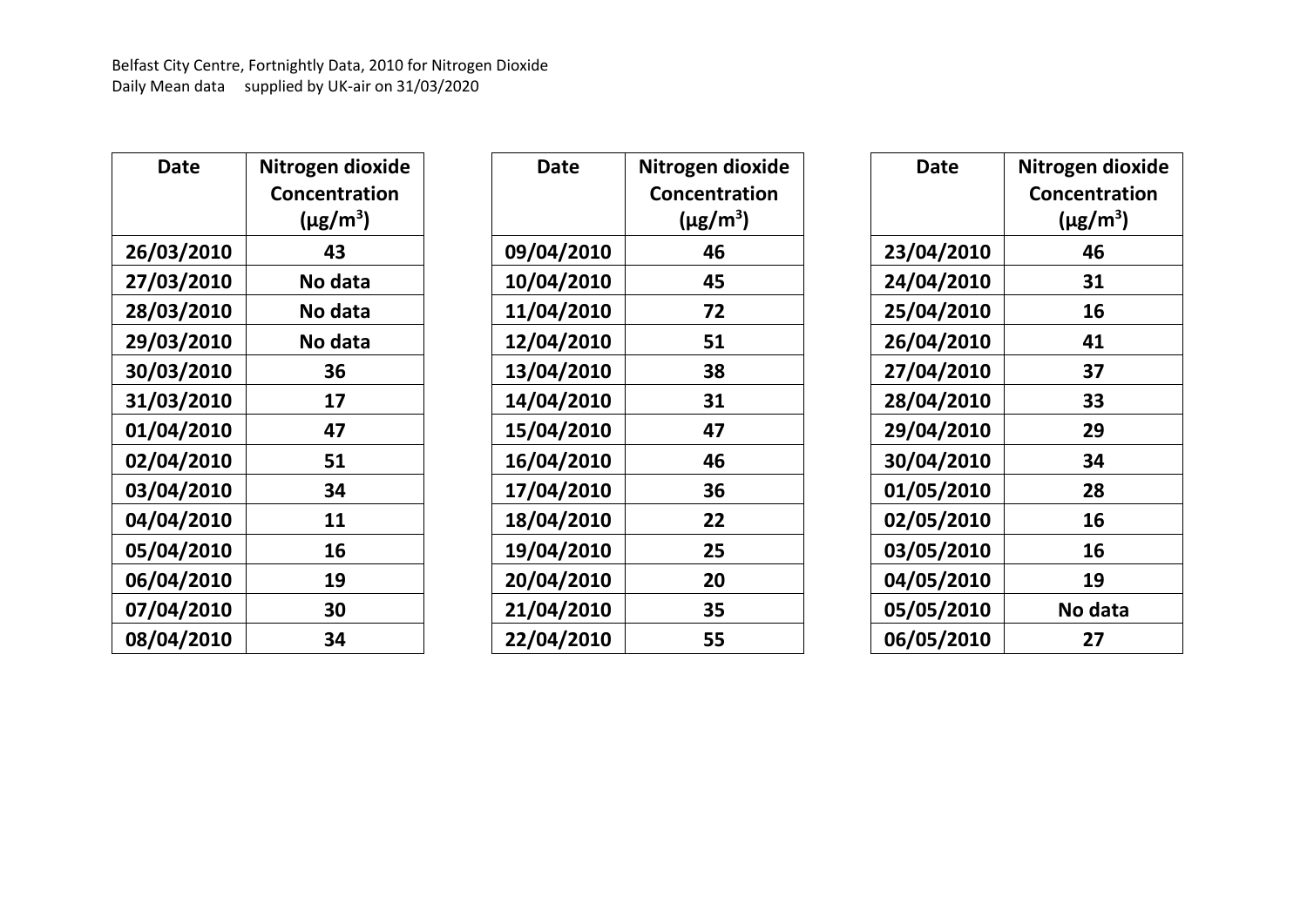| Date              | Nitrogen dioxide          |
|-------------------|---------------------------|
|                   | Concentration             |
|                   | $(\mu$ g/m <sup>3</sup> ) |
| 07/05/2010        | 26                        |
| 08/05/2010        | 25                        |
| 09/05/2010        | 28                        |
| <b>10/05/2010</b> | 19                        |
| <b>11/05/2010</b> | 26                        |
| <b>12/05/2010</b> | 28                        |
| <b>13/05/2010</b> | 48                        |
| <b>14/05/2010</b> | 30                        |
| <b>15/05/2010</b> | 21                        |
| <b>16/05/2010</b> | 8                         |
| <b>17/05/2010</b> | 29                        |
| <b>18/05/2010</b> | 27                        |
| <b>19/05/2010</b> | 31                        |
| 20/05/2010        | 31                        |

| Date       | Nitrogen dioxide          |
|------------|---------------------------|
|            | <b>Concentration</b>      |
|            | $(\mu$ g/m <sup>3</sup> ) |
| 21/05/2010 | 31                        |
| 22/05/2010 | 35                        |
| 23/05/2010 | 31                        |
| 24/05/2010 | 12                        |
| 25/05/2010 | 20                        |
| 26/05/2010 | 16                        |
| 27/05/2010 | 26                        |
| 28/05/2010 | 30                        |
| 29/05/2010 | 34                        |
| 30/05/2010 | 17                        |
| 31/05/2010 | 32                        |
| 01/06/2010 | 29                        |
| 02/06/2010 | 29                        |
| 03/06/2010 | 48                        |

| Date              | Nitrogen dioxide          |
|-------------------|---------------------------|
|                   | <b>Concentration</b>      |
|                   | $(\mu$ g/m <sup>3</sup> ) |
| <b>04/06/2010</b> | 37                        |
| 05/06/2010        | 44                        |
| 06/06/2010        | 7                         |
| <b>07/06/2010</b> | 32                        |
| 08/06/2010        | 34                        |
| 09/06/2010        | 31                        |
| 10/06/2010        | 24                        |
| 11/06/2010        | 18                        |
| 12/06/2010        | 10                        |
| 13/06/2010        | 11                        |
| 14/06/2010        | 18                        |
| 15/06/2010        | 22                        |
| 16/06/2010        | 33                        |
| 17/06/2010        | 22                        |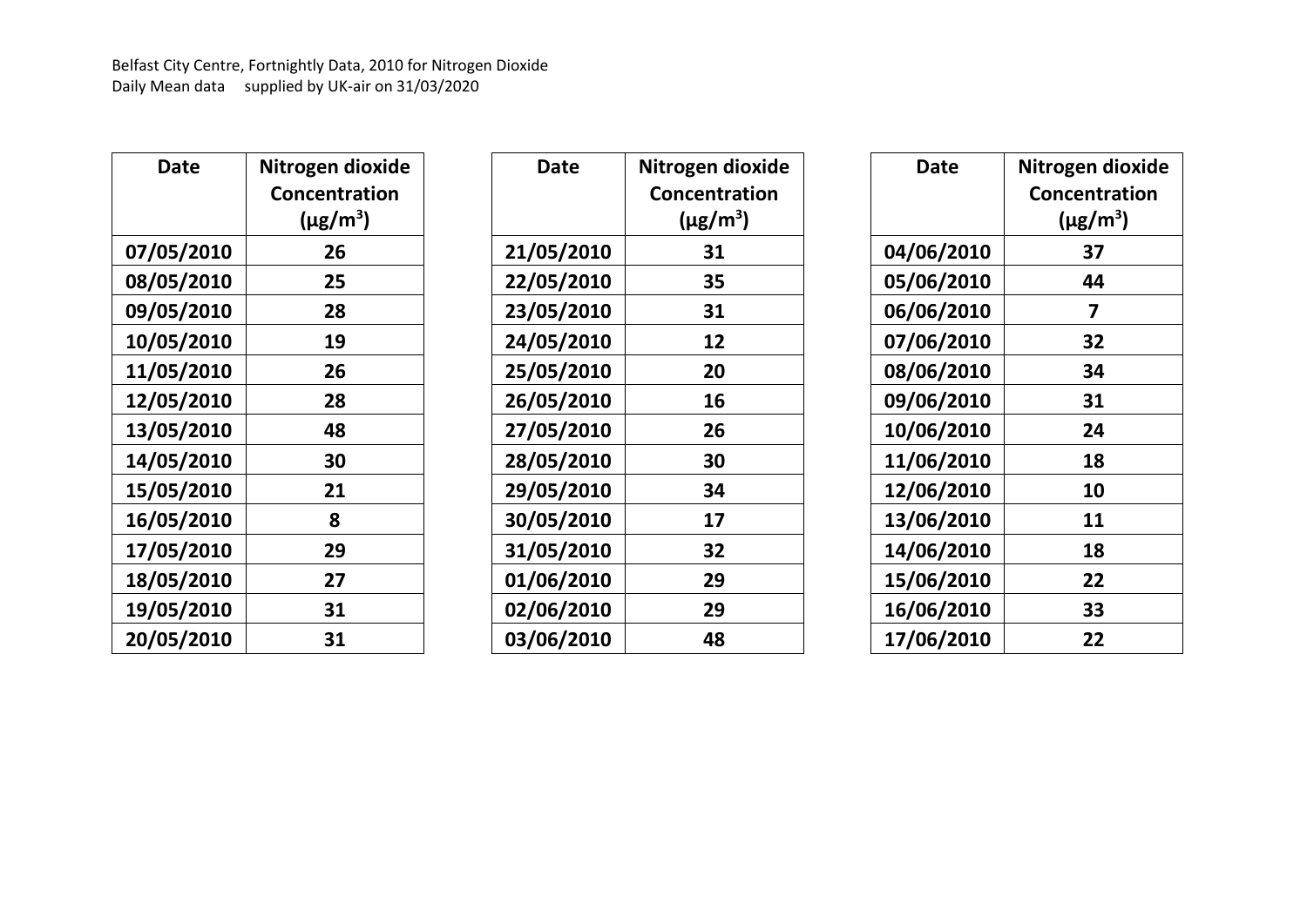| Date              | Nitrogen dioxide          |
|-------------------|---------------------------|
|                   | Concentration             |
|                   | $(\mu$ g/m <sup>3</sup> ) |
| 18/06/2010        | 17                        |
| <b>19/06/2010</b> | 13                        |
| 20/06/2010        | 7                         |
| 21/06/2010        | 23                        |
| 22/06/2010        | 26                        |
| 23/06/2010        | 30                        |
| 24/06/2010        | 32                        |
| 25/06/2010        | 37                        |
| 26/06/2010        | 20                        |
| 27/06/2010        | 10                        |
| 28/06/2010        | 29                        |
| 29/06/2010        | 22                        |
| 30/06/2010        | 22                        |
| 01/07/2010        | 22                        |

| Date              | Nitrogen dioxide          |
|-------------------|---------------------------|
|                   | <b>Concentration</b>      |
|                   | $(\mu$ g/m <sup>3</sup> ) |
| 02/07/2010        | 24                        |
| 03/07/2010        | 21                        |
| 04/07/2010        | 8                         |
| 05/07/2010        | 21                        |
| 06/07/2010        | 22                        |
| 07/07/2010        | 23                        |
| 08/07/2010        | 23                        |
| 09/07/2010        | 30                        |
| <b>10/07/2010</b> | 24                        |
| <b>11/07/2010</b> | 15                        |
| <b>12/07/2010</b> | 18                        |
| <b>13/07/2010</b> | 23                        |
| <b>14/07/2010</b> | 31                        |
| 15/07/2010        | 27                        |

| Date              | Nitrogen dioxide     |
|-------------------|----------------------|
|                   | <b>Concentration</b> |
|                   | $(\mu g/m^3)$        |
| 16/07/2010        | 16                   |
| <b>17/07/2010</b> | 17                   |
| 18/07/2010        | 11                   |
| 19/07/2010        | 26                   |
| 20/07/2010        | 33                   |
| 21/07/2010        | 37                   |
| 22/07/2010        | 33                   |
| 23/07/2010        | 31                   |
| 24/07/2010        | 23                   |
| 25/07/2010        | Զ                    |
| 26/07/2010        | 15                   |
| 27/07/2010        | 19                   |
| 28/07/2010        | 19                   |
| 29/07/2010        | 27                   |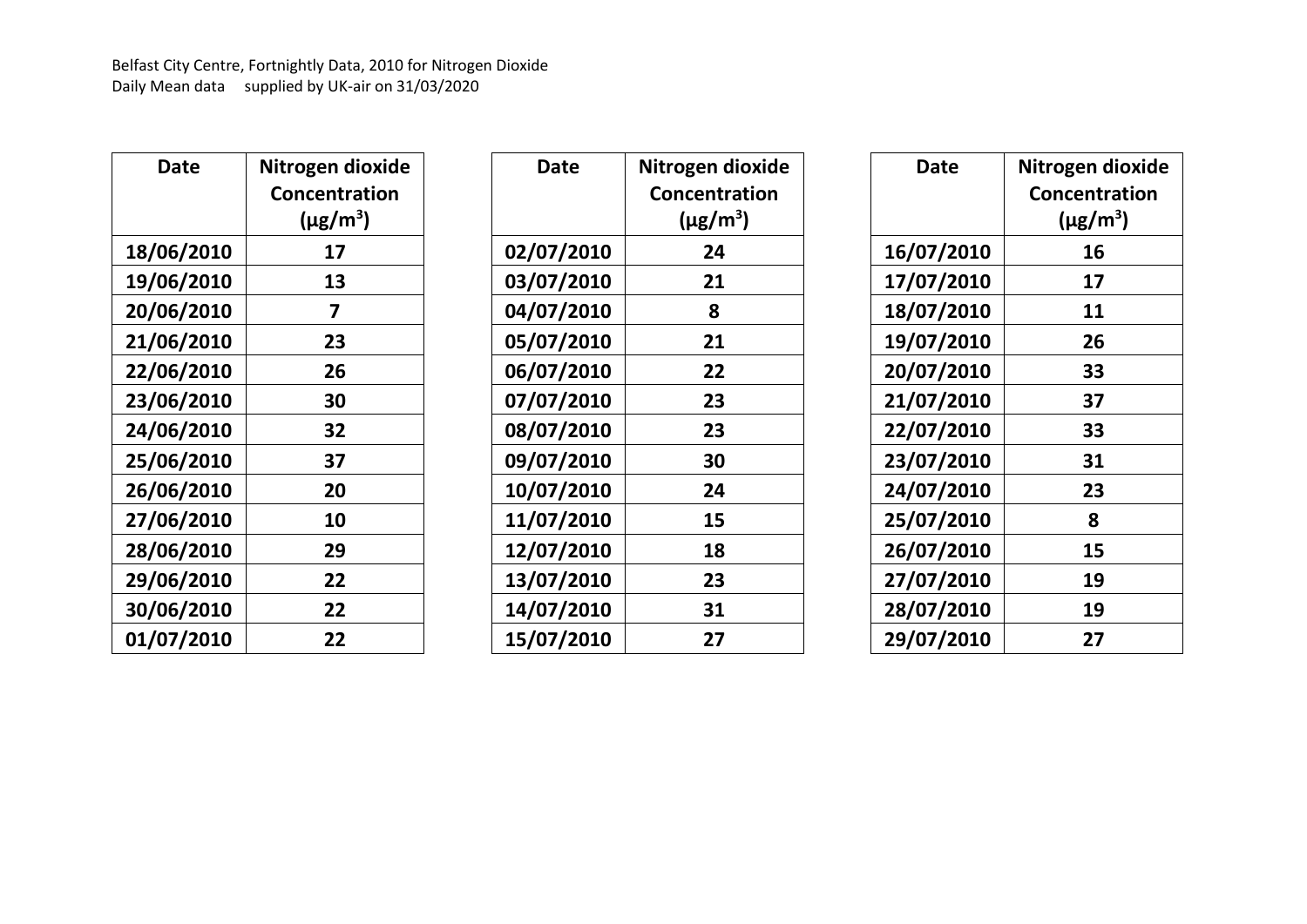| Date              | Nitrogen dioxide          |
|-------------------|---------------------------|
|                   | Concentration             |
|                   | $(\mu$ g/m <sup>3</sup> ) |
| 30/07/2010        | 26                        |
| 31/07/2010        | 19                        |
| 01/08/2010        | 14                        |
| 02/08/2010        | 23                        |
| 03/08/2010        | 23                        |
| 04/08/2010        | 19                        |
| 05/08/2010        | 28                        |
| 06/08/2010        | 33                        |
| 07/08/2010        | 13                        |
| 08/08/2010        | 11                        |
| 09/08/2010        | 25                        |
| <b>10/08/2010</b> | 20                        |
| <b>11/08/2010</b> | 17                        |
| <b>12/08/2010</b> | 15                        |

| Date              | Nitrogen dioxide          |
|-------------------|---------------------------|
|                   | <b>Concentration</b>      |
|                   | $(\mu$ g/m <sup>3</sup> ) |
| <b>13/08/2010</b> | 14                        |
| <b>14/08/2010</b> | 26                        |
| 15/08/2010        | 53                        |
| <b>16/08/2010</b> | 36                        |
| 17/08/2010        | 22                        |
| <b>18/08/2010</b> | 32                        |
| 19/08/2010        | 28                        |
| 20/08/2010        | 26                        |
| 21/08/2010        | 23                        |
| 22/08/2010        | 15                        |
| 23/08/2010        | 28                        |
| 24/08/2010        | 20                        |
| 25/08/2010        | 32                        |
| 26/08/2010        | 33                        |

| Date              | Nitrogen dioxide          |
|-------------------|---------------------------|
|                   | <b>Concentration</b>      |
|                   | $(\mu$ g/m <sup>3</sup> ) |
| <b>27/08/2010</b> | 26                        |
| 28/08/2010        | 16                        |
| 29/08/2010        | 8                         |
| 30/08/2010        | 40                        |
| <b>31/08/2010</b> | No data                   |
| <b>01/09/2010</b> | No data                   |
| <b>02/09/2010</b> | No data                   |
| 03/09/2010        | No data                   |
| 04/09/2010        | No data                   |
| 05/09/2010        | No data                   |
| 06/09/2010        | No data                   |
| 07/09/2010        | No data                   |
| 08/09/2010        | No data                   |
| 09/09/2010        | No data                   |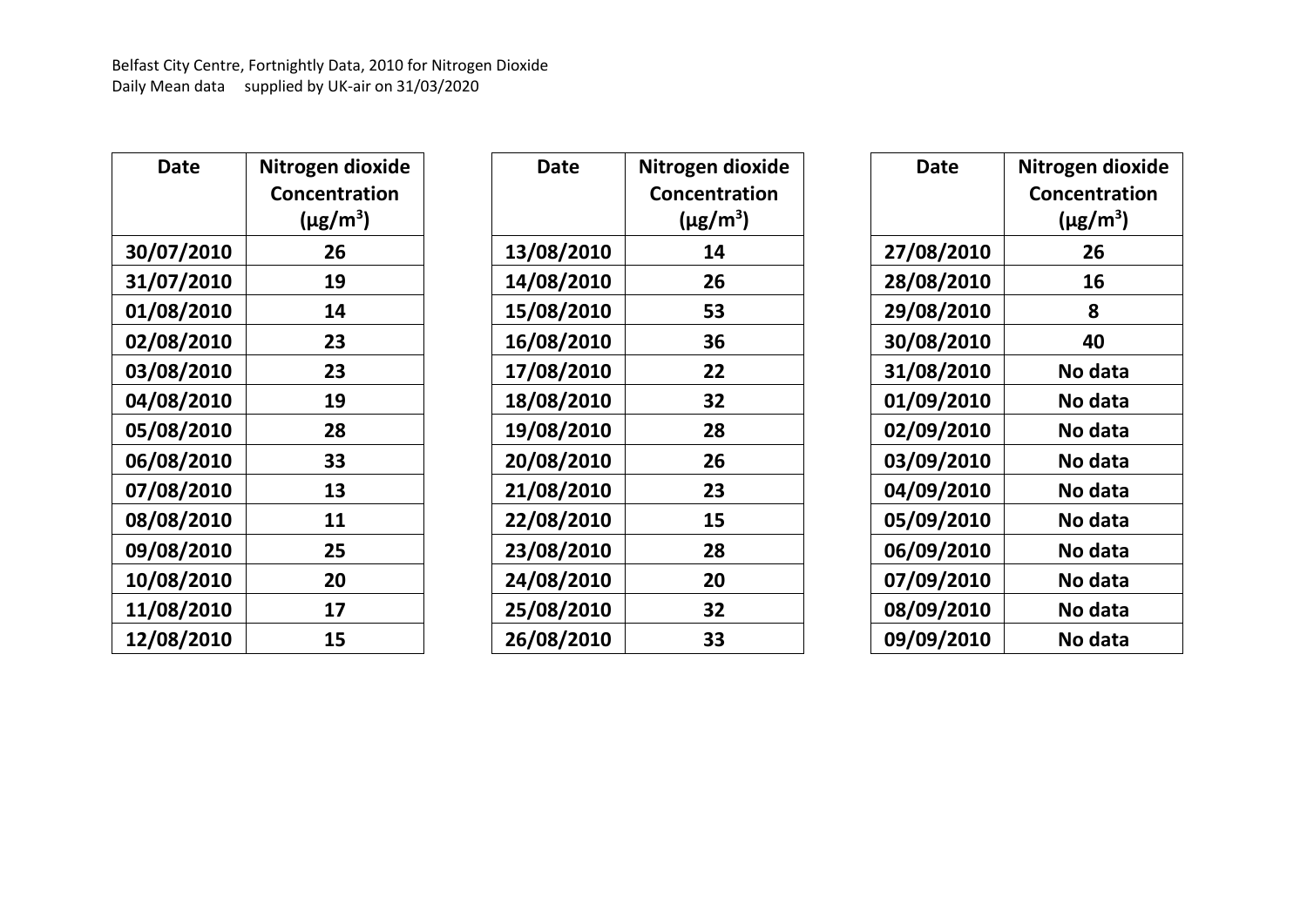| Date              | Nitrogen dioxide          |
|-------------------|---------------------------|
|                   | Concentration             |
|                   | $(\mu$ g/m <sup>3</sup> ) |
| <b>10/09/2010</b> | 24                        |
| <b>11/09/2010</b> | 14                        |
| <b>12/09/2010</b> | 11                        |
| <b>13/09/2010</b> | 22                        |
| <b>14/09/2010</b> | 12                        |
| 15/09/2010        | 12                        |
| 16/09/2010        | 16                        |
| <b>17/09/2010</b> | 18                        |
| 18/09/2010        | 36                        |
| <b>19/09/2010</b> | 18                        |
| 20/09/2010        | 34                        |
| 21/09/2010        | 35                        |
| 22/09/2010        | 35                        |
| 23/09/2010        | 30                        |

| Date              | Nitrogen dioxide          |
|-------------------|---------------------------|
|                   | <b>Concentration</b>      |
|                   | $(\mu$ g/m <sup>3</sup> ) |
| 24/09/2010        | 20                        |
| 25/09/2010        | 12                        |
| 26/09/2010        | 33                        |
| 27/09/2010        | 43                        |
| 28/09/2010        | 29                        |
| 29/09/2010        | 29                        |
| 30/09/2010        | 28                        |
| 01/10/2010        | 34                        |
| 02/10/2010        | 22                        |
| <b>03/10/2010</b> | 16                        |
| 04/10/2010        | 22                        |
| <b>05/10/2010</b> | 24                        |
| 06/10/2010        | 39                        |
| 07/10/2010        | 33                        |

| Date              | Nitrogen dioxide          |
|-------------------|---------------------------|
|                   | <b>Concentration</b>      |
|                   | $(\mu$ g/m <sup>3</sup> ) |
| 08/10/2010        | 26                        |
| <b>09/10/2010</b> | 13                        |
| 10/10/2010        | 17                        |
| 11/10/2010        | 53                        |
| 12/10/2010        | 39                        |
| 13/10/2010        | 29                        |
| 14/10/2010        | 34                        |
| 15/10/2010        | 23                        |
| 16/10/2010        | 49                        |
| 17/10/2010        | 19                        |
| 18/10/2010        | 18                        |
| 19/10/2010        | 22                        |
| 20/10/2010        | 31                        |
| 21/10/2010        | 32                        |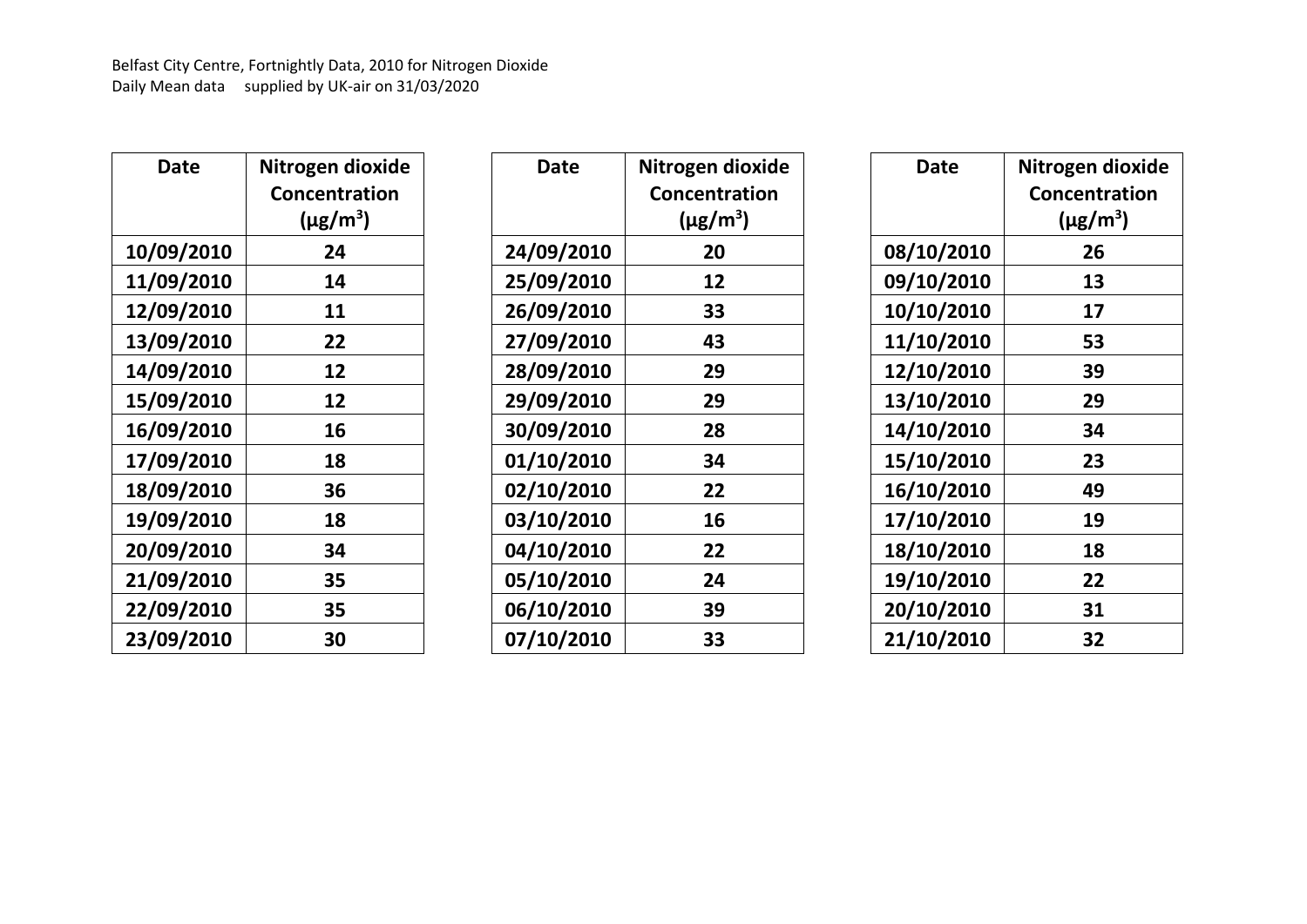| Date              | Nitrogen dioxide          |
|-------------------|---------------------------|
|                   | Concentration             |
|                   | $(\mu$ g/m <sup>3</sup> ) |
| <b>22/10/2010</b> | 38                        |
| 23/10/2010        | 30                        |
| 24/10/2010        | 37                        |
| 25/10/2010        | 44                        |
| 26/10/2010        | 30                        |
| 27/10/2010        | 34                        |
| 28/10/2010        | 35                        |
| 29/10/2010        | 38                        |
| 30/10/2010        | 44                        |
| 31/10/2010        | 40                        |
| <b>01/11/2010</b> | 43                        |
| 02/11/2010        | 26                        |
| <b>03/11/2010</b> | 46                        |
| <b>04/11/2010</b> | 34                        |

| Date              | Nitrogen dioxide          |
|-------------------|---------------------------|
|                   | <b>Concentration</b>      |
|                   | $(\mu$ g/m <sup>3</sup> ) |
| 05/11/2010        | 35                        |
| 06/11/2010        | 28                        |
| 07/11/2010        | 17                        |
| 08/11/2010        | 38                        |
| 09/11/2010        | 24                        |
| <b>10/11/2010</b> | 44                        |
| <b>11/11/2010</b> | 20                        |
| 12/11/2010        | No data                   |
| <b>13/11/2010</b> | 35                        |
| <b>14/11/2010</b> | 32                        |
| <b>15/11/2010</b> | 61                        |
| 16/11/2010        | 35                        |
| <b>17/11/2010</b> | 19                        |
| <b>18/11/2010</b> | 34                        |

| Date              | Nitrogen dioxide          |
|-------------------|---------------------------|
|                   | <b>Concentration</b>      |
|                   | $(\mu$ g/m <sup>3</sup> ) |
| 19/11/2010        | 91                        |
| 20/11/2010        | 35                        |
| 21/11/2010        | 25                        |
| 22/11/2010        | 32                        |
| 23/11/2010        | 32                        |
| 24/11/2010        | 36                        |
| 25/11/2010        | 41                        |
| 26/11/2010        | 28                        |
| 27/11/2010        | 38                        |
| 28/11/2010        | 32                        |
| 29/11/2010        | 35                        |
| 30/11/2010        | 20                        |
| 01/12/2010        | 24                        |
| <b>02/12/2010</b> | 47                        |